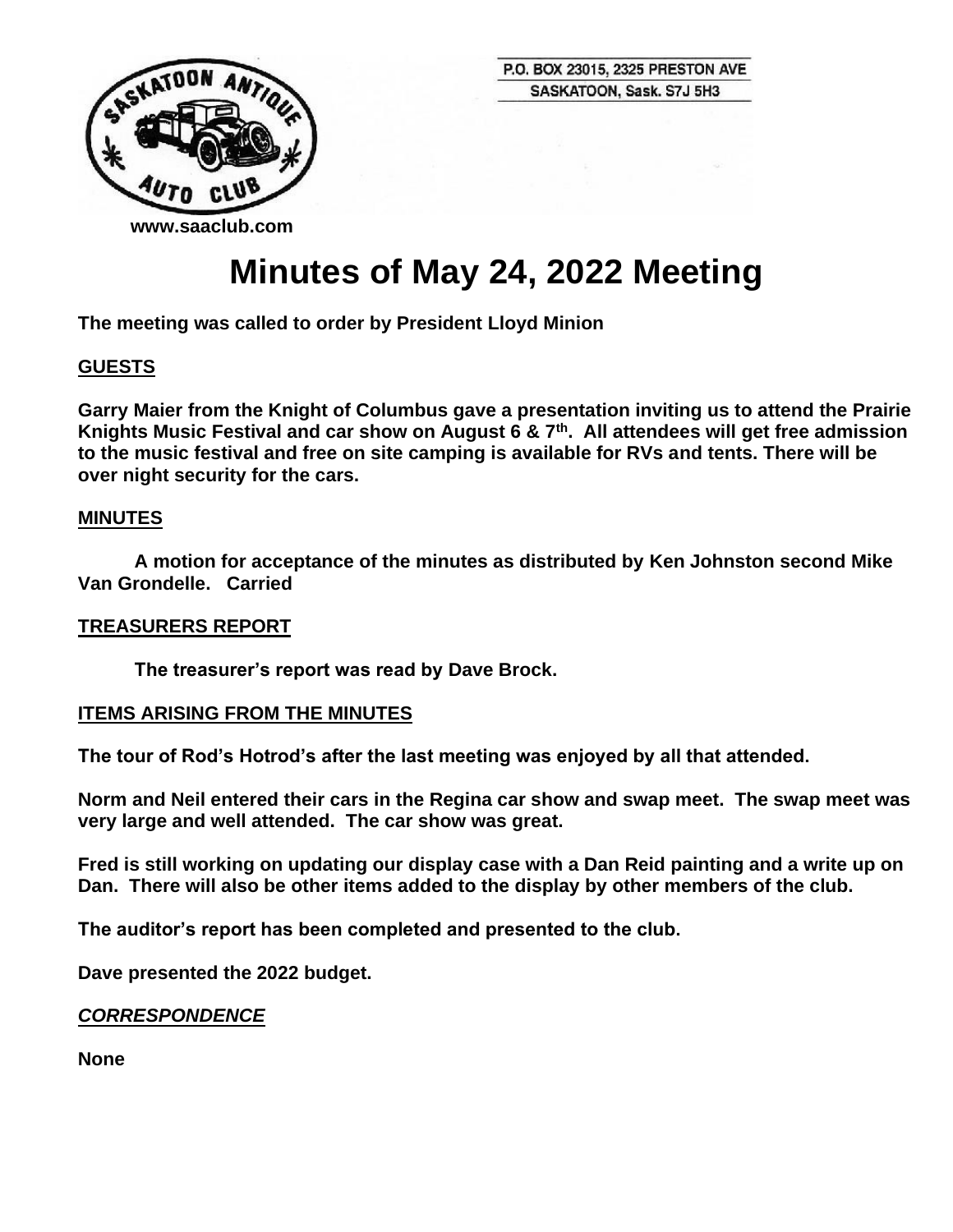# *OLD BUSINESS*

**The WDM Affiliate Member policy or strategy meeting was held on Thursday April 21. Marty Nicholas, John Boehmer, Al Willms and Lloyd Minion met with Jason Wall to work through the Affiliate Membership request. At the meeting our position was presented, and they presented their position. We forwarded a cheque to the WDM for the 2022 membership dues for the previously agreed upon amount for \$50 per member. A letter was attached to this cheque stating our position on the Affiliated membership and that we need this resolved by September 15, 2022.**

**The proposal to the membership for 2023 and forward be a two-tiered system where a member can opt out of becoming a member of the museum to reduce membership fees to SAAC. This has to be ratified by the members at the annual general meeting. A motion is needed for our November meeting.**

**A proposal was made that we switch our meetings to the Saskatchewan Air Museum. The venue is a lot more cost efficient, and they seem to very fitting to our needs. We will arrange a tour to the museum so our members can view the new proposed meeting site so a decision can be made at a later date.**

#### **NEW BUSINESS**

**Garage tours season is upon us. Let Norm know if you have any suggestions or are willing to host a tour of a project or interesting collection that the club would be interested in seeing.**

**2024 is the club's diamond jubilee. We are thinking about having a special celebration and we are looking for suggestions.** 

#### **EVENTS**

**A listing of upcoming car events is on our Club website click on Auto Events Calendar**

**Some notable events are:**

**June 5, Coachmen Fun Run – Pike Lake**

**June 8, Wednesday cruise at Stonebridge A & W**

**June 17, Friday Night Classics at Market Mall**

**June 17 Dust Wheels Road Kill Cruise**

**June 18 Preston Park Care Home outdoor BBQ 2-4 pm**

**June 21 Palisades Care Home 2-4 pm**

**July 1 Dundurn Parade and Show and Shine Parade starts at 10am Pancake breakfast 8 am**

**July 11,12,13 Scattered Spokes tour to Moose Jaw**

**July 21 – 23 International meet in Calgary**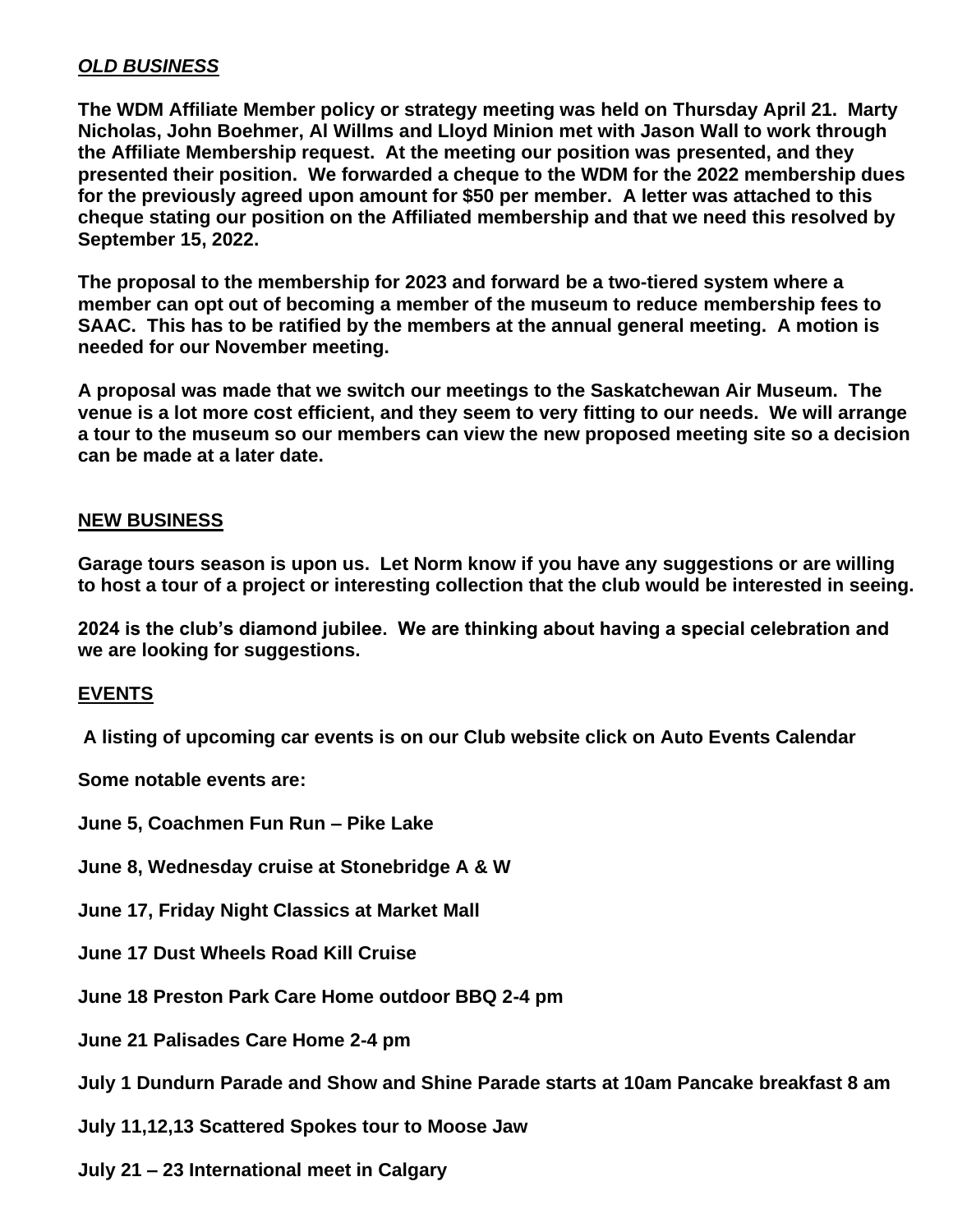# **CLUB MERCHANDISE**

**Valerie is selling club swag and hoodies. See her to order or email your order to [vhales@sasktel.net](mailto:vhales@sasktel.net)**

# **UPCOMING CLUB EVENTS**

**The next meeting is at the Airport Museum #5 hanger road on Tuesday June 28 2022 at 7:00. The electronic gate will be opened to provide parking and a there will be a tour of the museum following the meeting.** 

# **OTHER UP COMING EVENTS**

**The website for other upcoming events is: [www.autoevents.ca](http://www.autoevents.ca/) and the new 2022 calendar is up and running: Check it out. Thanks go out to Dale T for putting this together.**

# **NUTS & BOLTS**

**Lloyd Minion is looking for a 3 bolt 97 type carburetor for a flat head 306-221-4249**

**Claude Topping is looking for 58 Edsel parts Phone 306-225-2251**

**Tom Grummett has two antique cars for sale 306-229-5853 66 Lincoln 2 door hardtop 59 Edsel Ranger 4 door (rare 6 cylinder automatic) Pricing is negotiable and he wants them to go to someone that will have fun with them**

**Wanted a left and right pair of exterior door mount rear view mirrors from 1960's and 1970's cars. No inside adjustment feature. Jim Berg 306-373-9528**

**Wanted an exhaust manifold and an air intake for a 64 Laurentian 230 inline 6 cyl. 306-203- 6854.**

**50/50 draw \$54 Claude Topping**

**Motion for adjournment Dave Brock Second Rich Gifford.**

#### **\*DON'S CEREBELLUM TICKLERS:**

**Nothing is new, it took Noah 40 days to find a parking place.**